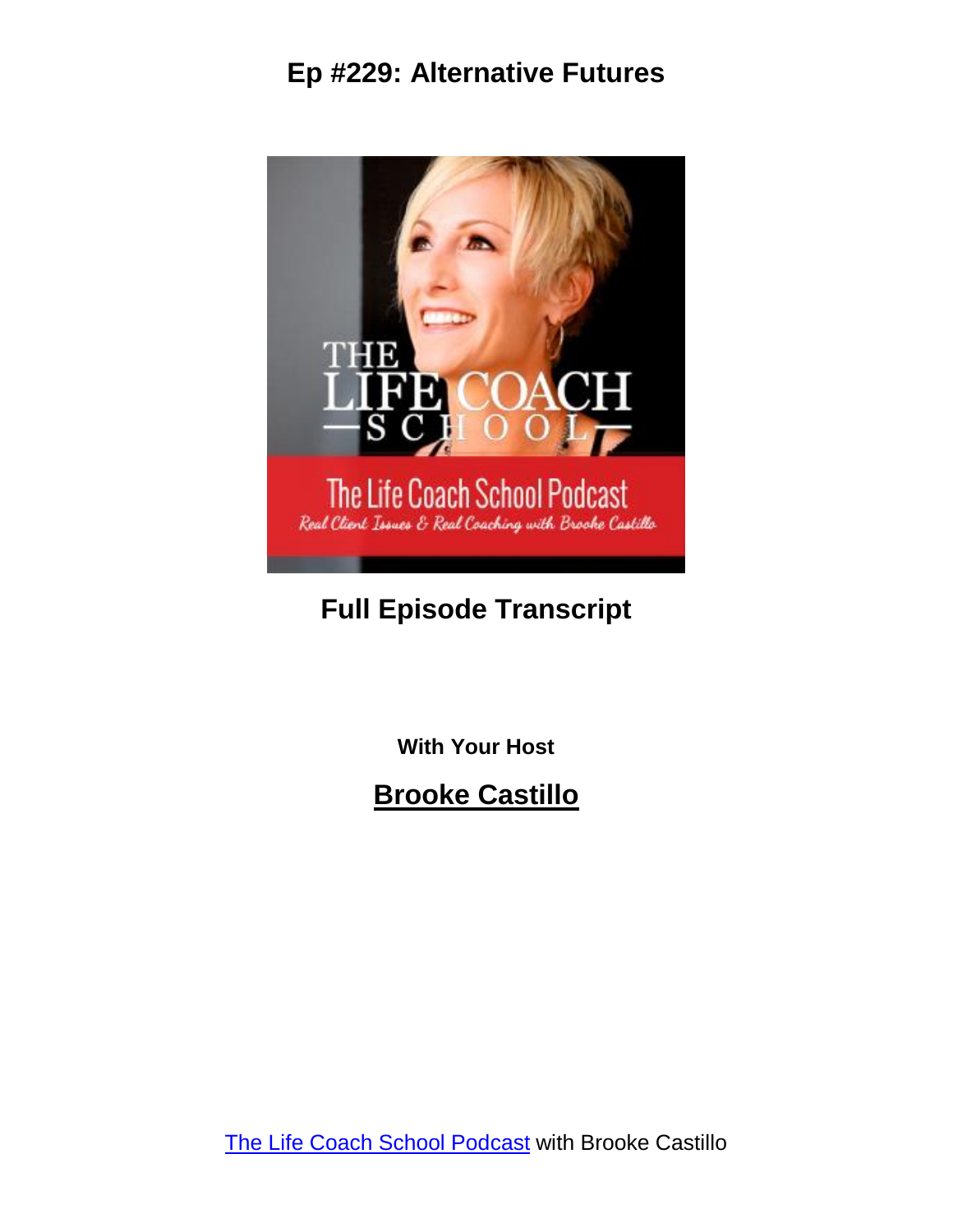Welcome to *The Life Coach School Podcast*, where it's all about real clients, real problems, and real coaching. And now your host, Master Coach Instructor, Brooke Castillo.

Hello, my friends. Oh my gosh you guys, I had the most amazing day yesterday. Still like, enjoying it. Sometimes Chris and I just love just a quiet night and we just - we watched a movie, which is super fun for us. When we say we watch a movie, we kind of fall asleep watching movies. Pat our dogs.

I took the dogs on a walk and then I came back and we just both sat outside and floated in our beautiful pool. Here's one thing I love about Texas. It's like, hot at night. Like, at nine o clock it's still warm outside so we put our suits on and go in the pool. It's just so gorgeous and I just love it and I just love my husband and I feel like our house here is kind of like a resort. And so just had such a great day. It was so nice. So I'm happy to be back at work, happy to be thinking about so many things.

You guys, I have so many plans for next year. I'm getting really excited about it. I've decided to write two new books. Smaller booklet type books and I'm excited about writing those. I'm creating programs right now as part of my program called Coach Tank. I've talked about it a little bit on this podcast but one of the things that's so great about Coach Tank is like, our version of Shark Tank is I get to work with other entrepreneurs to help them build their businesses. The goal is to get them to seven figures with a partnership with me.

And the one that I'm doing right now is called Entrepreneurial Bookkeeping, and I have learned more about bookkeeping in the past few months than I ever have in my life, and the reason why is my CFO, Mark Butler and I have become super close friends. And actually, he's really close friends with my husband Chris too.

And we, I really feel, have built this business - the three of us have really built this business from - we started working with him, it was at about \$300,000 and we built it to you know, eight figures plus. And - which is so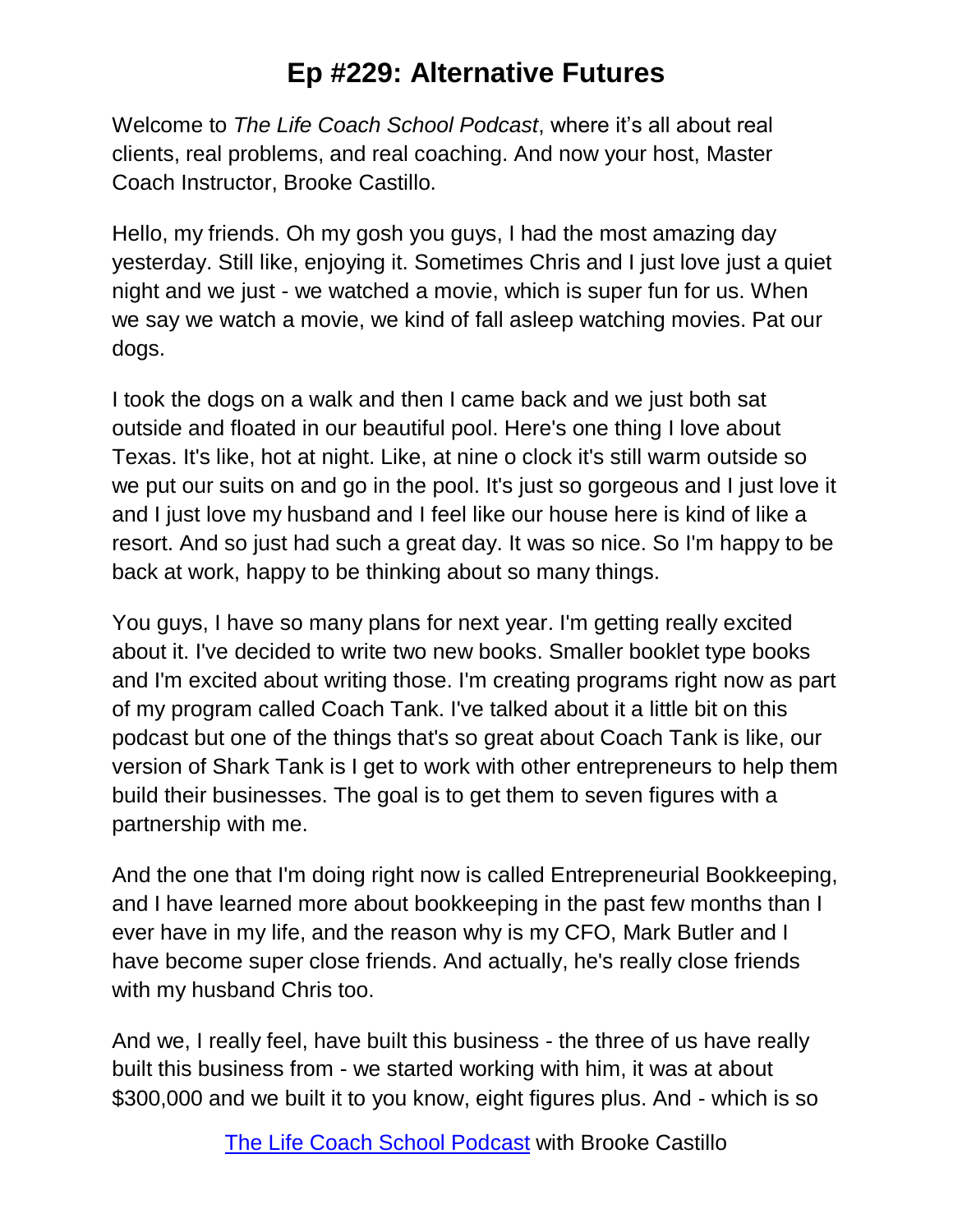crazy to say out loud. Super fun. But I think that the work that I did with Mark and the work that we did on our numbers and the way that we thought about numbers is really a huge part of what made a difference.

So I have recommended all of my clients who make over six figures to work with him. All of my students. And the ones that have just love him because of the way he approaches bookkeeping. And so, so many people ask me about my work with Mark and so I approach Mark, I'm like, hey, let's do a Coach Tank. Let's you and I do the first one together. And Mark's going to help me with all the Coach Tank projects that I have moving forward.

And the deal with Coach Tank, by the way, is if you are a certified coach with The Life Coach School, you can pitch me an idea on any program that you either need my mind help on, my money help on, or my marketing help on, and we may be able to do some sort of partnership to be able to create a great business together.

So I'm doing Entrepreneurial Bookkeeping. The other one I'm doing is called Monday Hour One, and that is a productivity program that I'm creating that I'm super excited about, and the other I'm doing is called One Page Management, which I'm basically taking all of the managing skills that I've developed over the last six months to use in my own business that really are kind of the self-managing company that I've been talking about trying to create, and I'm going to teach that to whoever would like to learn.

So I'm just excited. We're just creating all these new ventures, which now that I have the meta skill of building businesses and I have the Model, there's really no limit to what we can create. So I'm just looking forward to all of that happening in 2019 and being able to focus my energy.

The other two areas where I'm going to focus my energy, which are very related are of course life coach training, where I train life coaches, and also Self-Coaching Scholars, which is where I coach my clients. I try to keep my business very simple.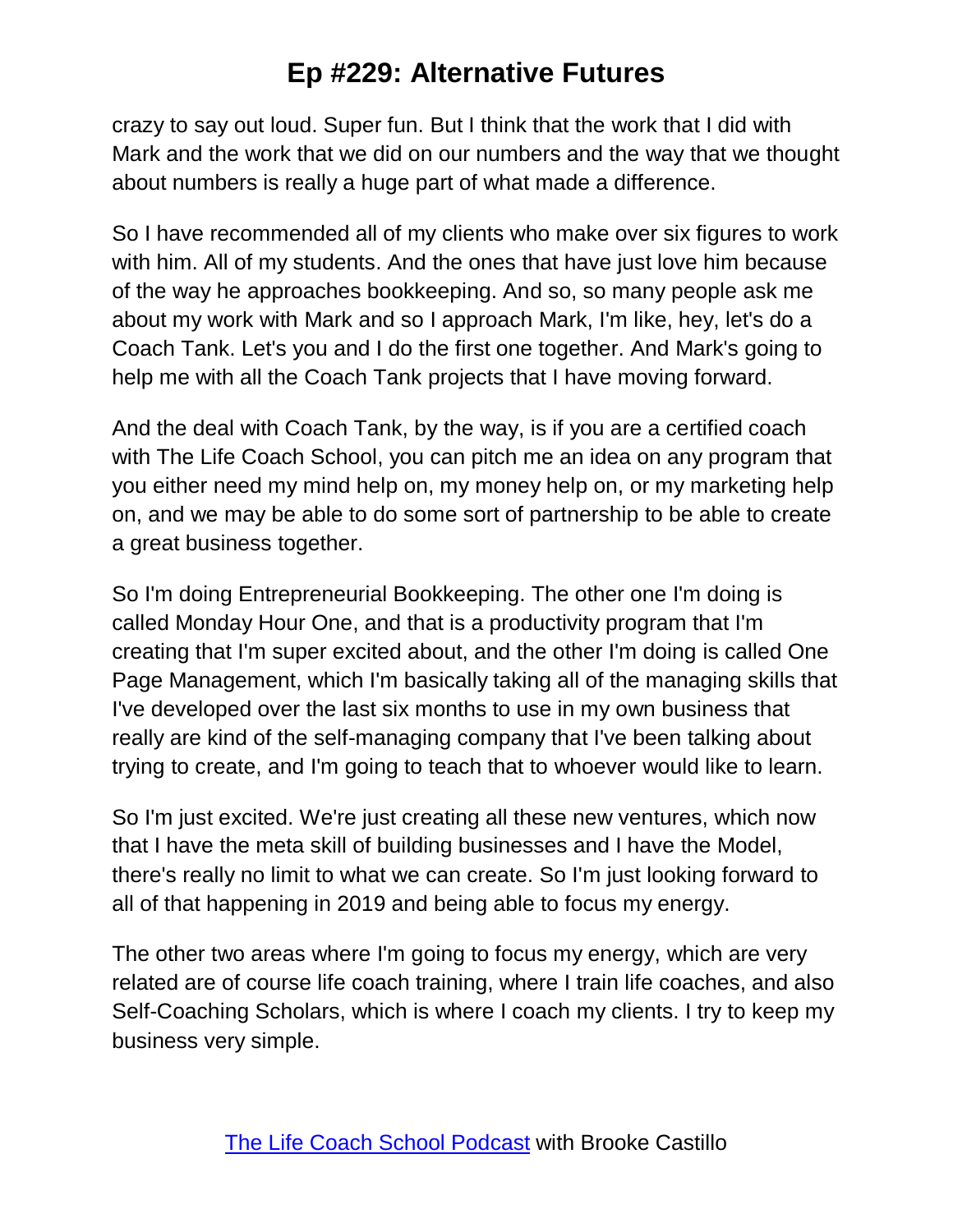So I think of Coach Tank as the backend of life coach training. So coaches go through my training program and if they want to build a business with me, that's an opportunity that they have. So that's what's going on with me, y'all. I hope you guys are having an amazing, awesome, fun-filled summer.

I am excited to talk to you today about alternative futures. I love the idea of thinking about our future and I've talked a lot about it on the podcast. I've talked about how our future only exists in our brain so therefore we can have any future that we want. And I said to my husband the other day, I'm like, "This has been the best year of my life, but do you know what is always going to be the best year? Next year. Always."

Every year, next year's going to be the best year. It's always going to be great this year and then next year's going to be even better. Always, because I'm always going to be evolving and learning more and knowing what I want to do. So I'm even more excited about next year than I am about this year, and this year's ridiculously awesome.

So how can I say that next year is going to be better than this year? Because it only exists in my mind, and in my mind, it exists better. And that is my privilege as a human with a prefrontal cortex to be able to always imagine a future better than my past.

Dan Sullivan taught me that the future is my property. I can do whatever I want with it. Isn't that awesome? Oh my god, I love thinking about it that way.

So I try to imagine the millions of people in the world that just imagine horrible futures. And they feel like they have to, like that's just their default. They just dread their future. But the truth is they're creating that future in their brain and the dread that they're feeling is only because their imagination has created a future for them that they don't like. And if your future only exists in your brain, why would you do that?

So let's think about making decisions. I love the idea of taking any point in time where you're making just an easy decision, or even a difficult decision,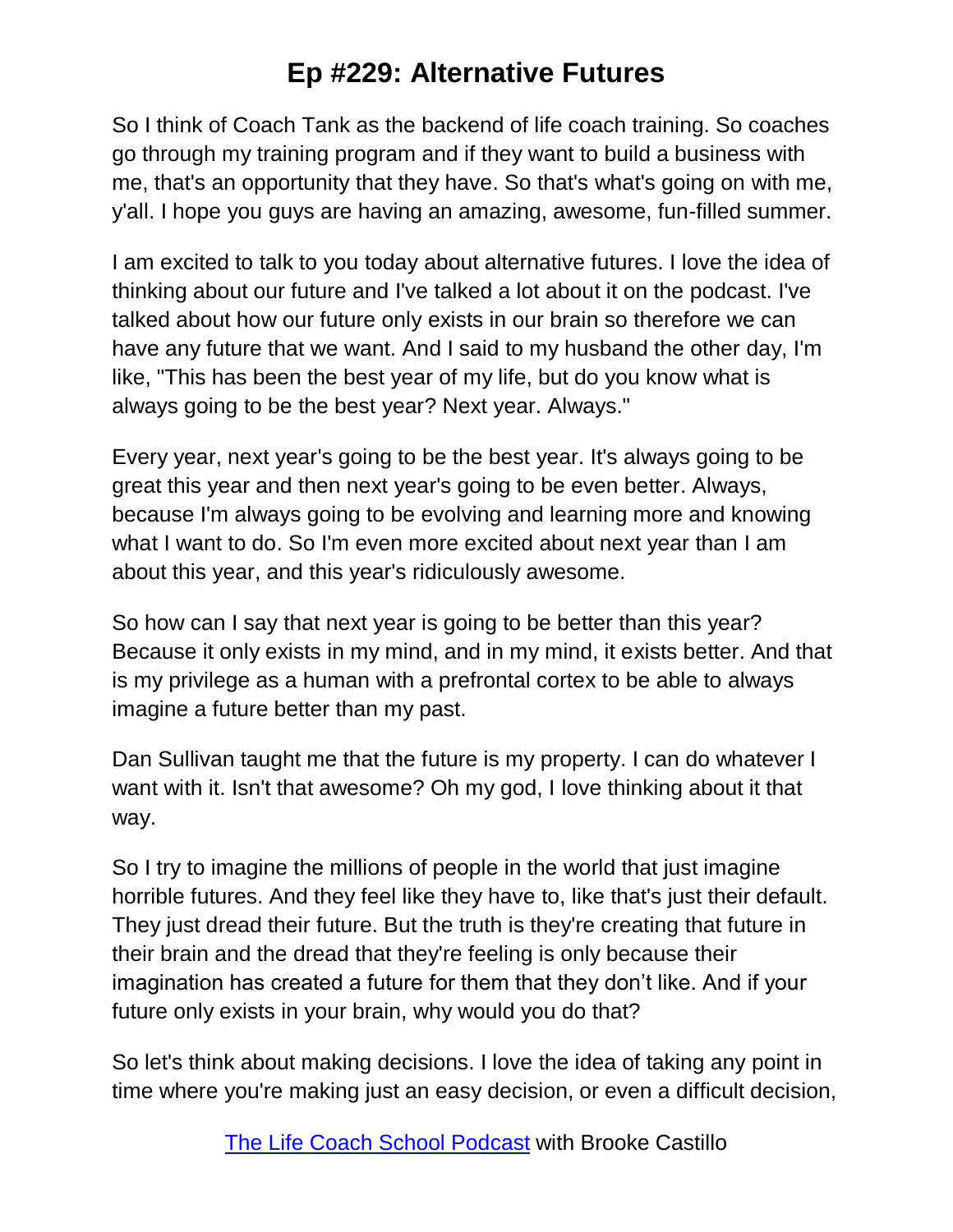and the way that we make decisions is we create alternative futures. We create alternative outcomes in our mind. So the question is do you want to take this job? Do you want to become a life coach? Do you want to join Self-Coaching Scholars? For example.

And so you're trying to make this decision. So as you're considering the decision, you are imagining alternative futures in order to make that decision. Now, you think you're making your decision based on facts, but there's no such thing as being able to do that. You can weigh the pros and cons and you can consider what you know right now, but the truth is we're making our decision based on an imaginary future we're creating in our mind and an alternative one.

So if I'm someone that's super afraid and super insecure, and I'm considering maybe signing up for life coach training, one future that I'm imagining is that I overcome my doubt and I overcome my insecurity and I become a very successful life coach. And that's what gets me intrigued to consider it in the first place.

But then I also imagine in my alternative future is that I don't learn enough and that I can't do it and that I'm not going to overcome my doubt or my insecurity and I'll never be able to get clients. And so I am making a decision based on these two alternative futures that I've created in my own mind, based on my own belief systems and based on my imagination.

So when you think about what are the ingredients of our future, the ingredients of our future are always the facts of what is happening currently, our interpretation of our past, which includes our belief systems, and then also our creativity and our imagination.

Now, one of the tragedies in my opinion of what happens in our school system is we train our children to not be creative, to not question authority, to not imagine the possibilities, to never daydream. What we train our children to do is to feed us back what we told them and to follow the steps that we tell them to do.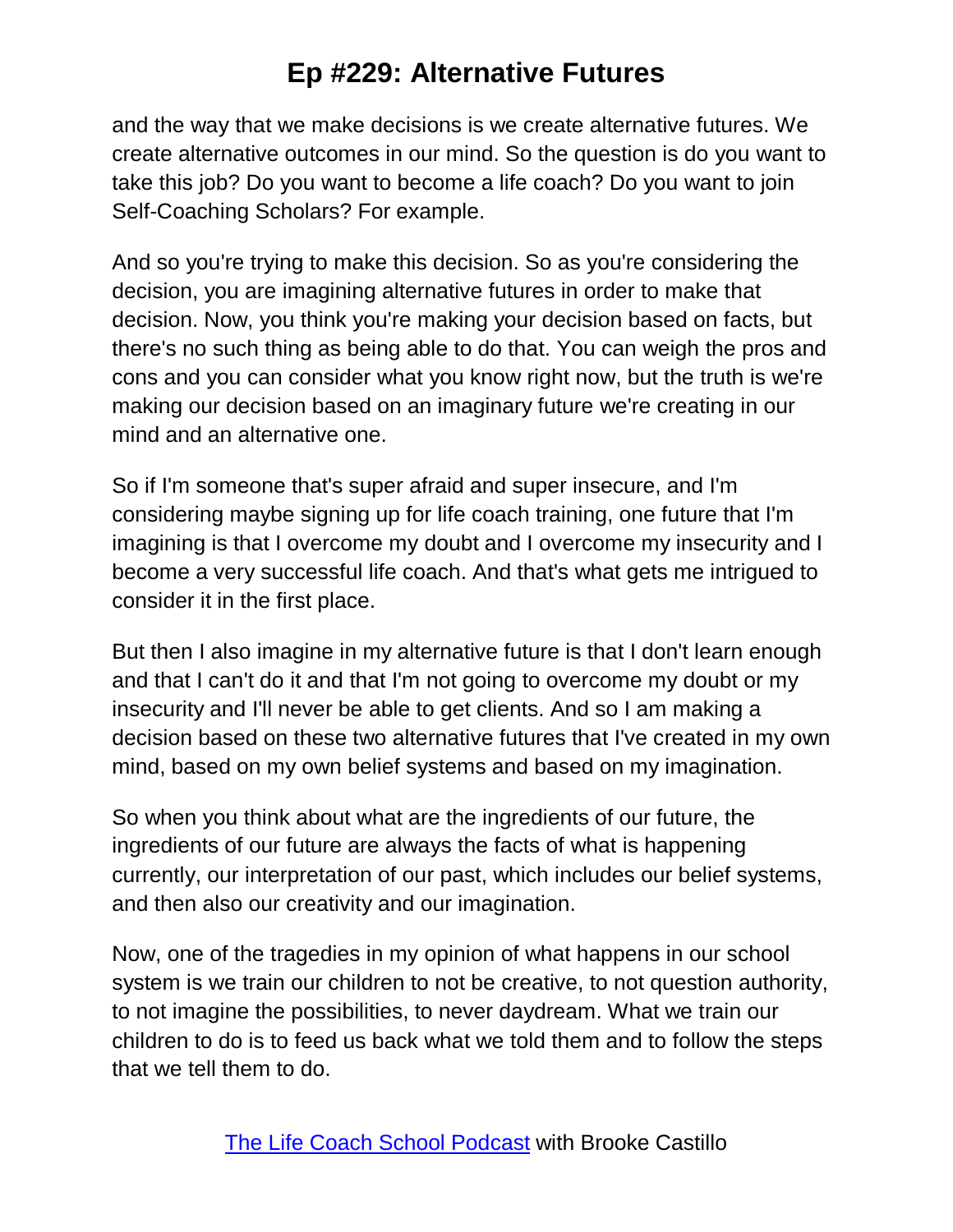Well, when you're imagining a future, there are no steps to consider. There is no structure to that. You can imagine whatever it is you want. You can daydream whatever it is you want and that is just as real as imagining what you did yesterday. Neither one of them are real, right? They're all just in your mind.

So knowing that, why do we consistently choose to project onto our future a version of our past that may not even be as good as the past was? It's so depressing. When I ask people about their future, most people haven't even considered it because they haven't gone into their imagination, they haven't gone into their creativity. What they'll say to me is, "Well, I'm not sure what will happen to me."

So they're imagining their future happening to them instead of imagining their future as a possibility, as something we create. So there's no limit on your future. And no one can tell you that you're doing it wrong, and no one can tell you that it's unrealistic because it's in your mind.

So if you're thinking about your future with a default lens, you think you're being realistic, but maybe you are, maybe you aren't. You can't possibly know because you know don't what you're going to create in your future yet. You're just imagining it.

So if you think about your future with unlimited possibility, with unlimited creativity and with unlimited imagination, what comes up for you? I recently had one of my best girl friends came and spent some time with me and she brought her boyfriend with her and I asked him, "What is it that you want to do in your future?" And he told me what he wanted to do with his business.

And I said, "Now, imagine that anything's possible." And he went, "Oh, if anything were possible," and then he gave me a completely alternative future. And I looked at him and said, "You know that anything is possible, right?" And he went, "Oh yeah, whatever, you life coaches."

But the truth is there are no restrictions to how you imagine your future, and how you imagine your future is what you will create for yourself. Now,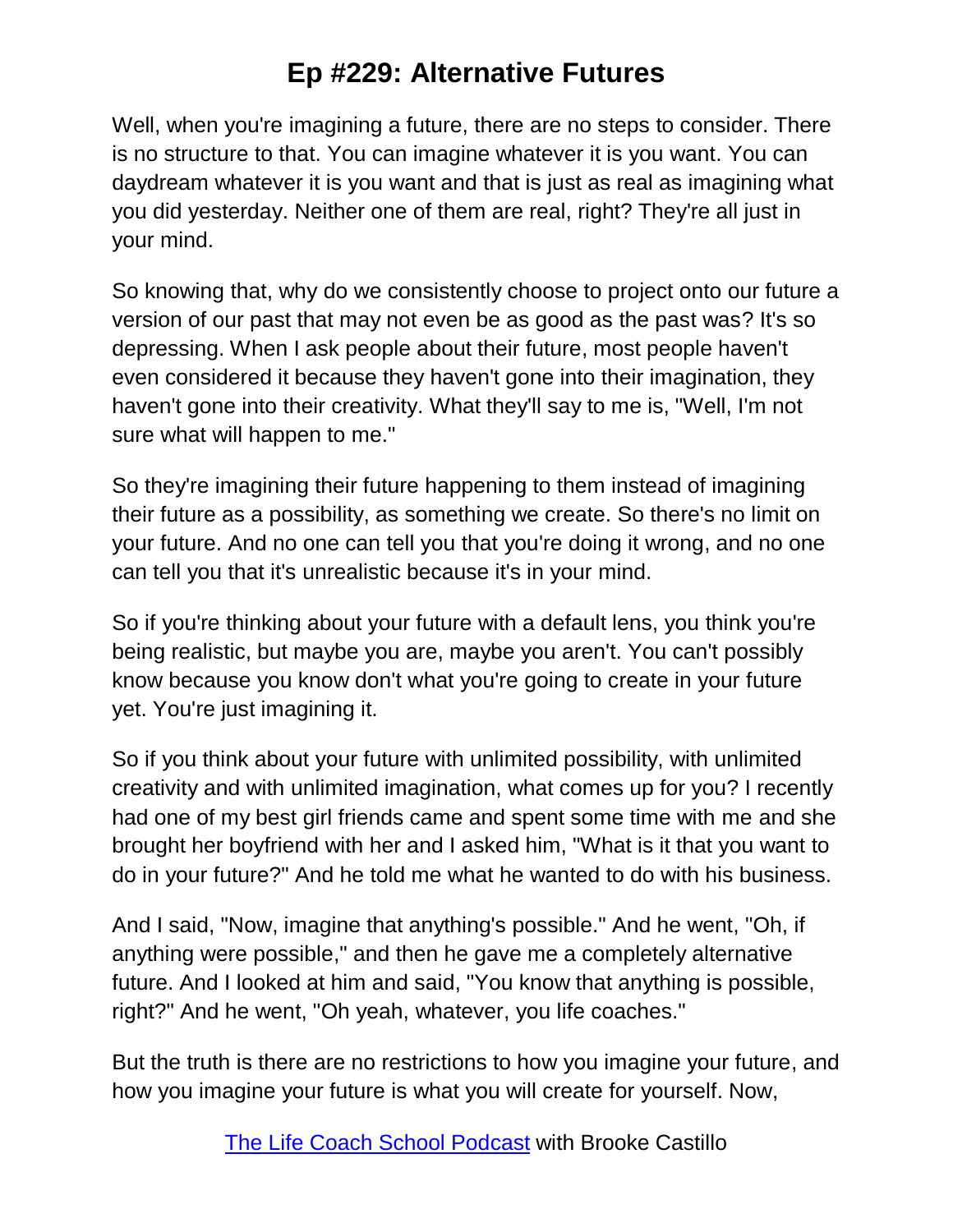something tragic could happen. We could get hit by a bus, we could all be paralyzed, we could all be non-functioning, we could lose all of our money, but we don't imagine that. We feel justified in imagining a future that is just like our past. We don't feel like there should be any restriction to believing that.

It's "likely" or not, depending on what you're going to put yourself in what situation on purpose. But here's what I want you to think about: what if you imagined a future way bigger than your past? What is the downside? Your own disappointment? That's what most people tell me.

And I said, "Well, look at how you're feeling now, you're just disappointing yourself ahead of time. Why not at least give yourself a chance to imagine it?" My son plays poker all the time. I don't really know how to play poker but I love watching them play. I like to play 21 and pretend like there's skill involved, which there's really not, but I pretend like I'm an expert at 21.

But I watch them play poker and I watch them bet on their hands and take chances on their hands, hoping that their hand will end up being good because of the next card that's going to come. And so they're willing to put money on with the chance that it will. They're betting on that alternative future for themselves.

And sometimes they win and sometimes they lose, but if they're never willing to bet on themselves, they're never going to win if they're always folding, folding, folding. If you fold then you can't lose, but you can never win. It's like losing ahead of time if you constantly fold.

And I feel like so many of us are doing that in our life. We're just folding so we don't have to have someone else take our chips, so to speak. And I want you to ask yourself if that's what you're doing in your life. What does it mean to lose? What does it mean to "get it wrong?" When you're playing poker and you think that you know, you're going to win the hand and you don't, what does that mean? It means you had so much to learn. You had an opportunity to learn there.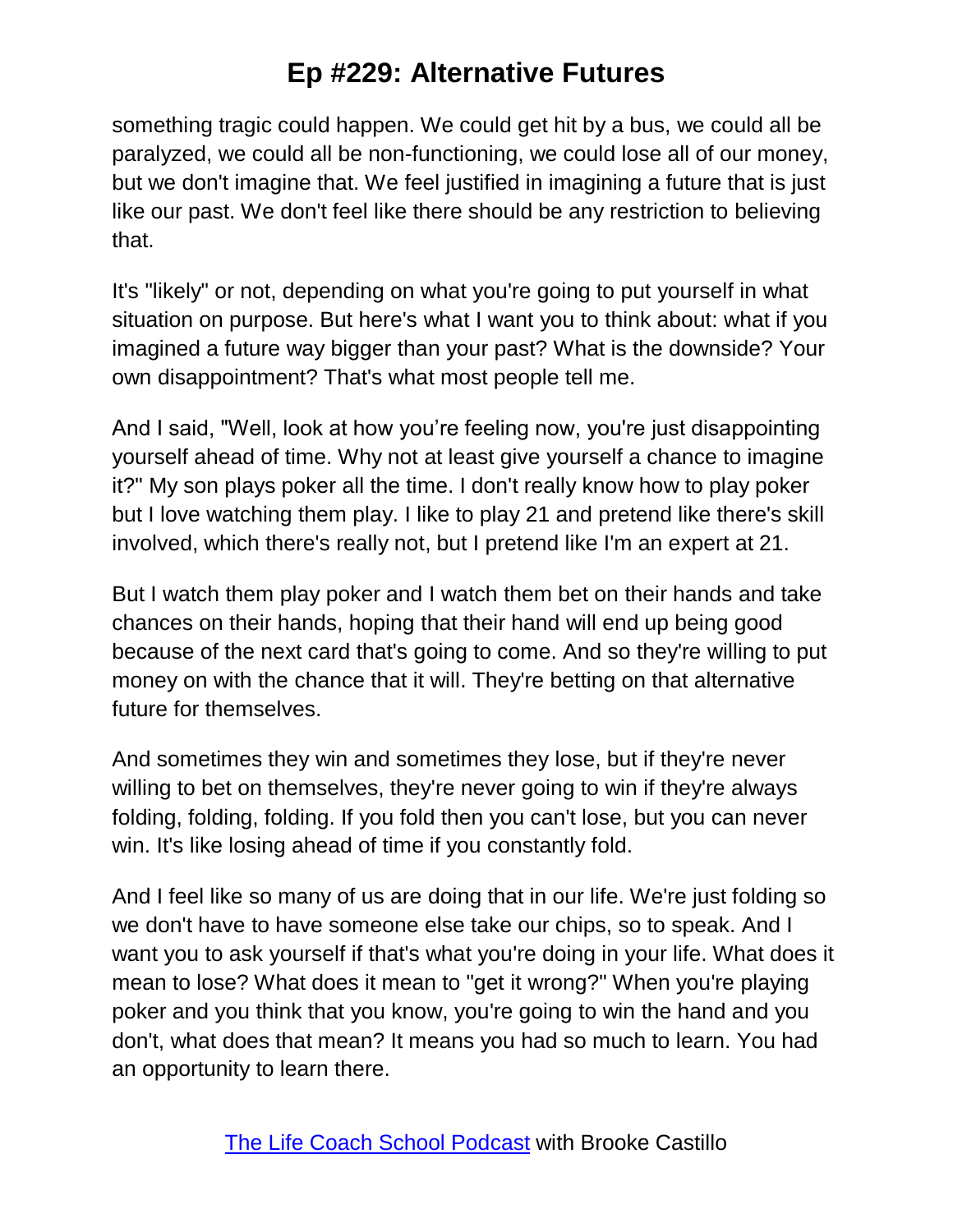And yes, you may have lost some chips but the opportunities are still endless, and you can always just buy back in. That's what I think is so fun. I hear them talk about, "Oh, I'm just going to buy back in." I'm like, why don't we do that in our lives? Why don't we buy back in?

We take our money and we go home instead of buying back in. But my son, Connor, he was playing with them - Christian's the one that really likes to play but Connor's like, "I had to buy back in twice and then I won everything." I'm like, wow, how many of us don't buy back in twice? How many of us don't bet on an alternative future for ourselves? So many of us.

So here's how I want you to think about making decisions, and here's how I want you to consider considering alternative futures. I want you to imagine that both futures that you're imagining in your mind - now, the first step is you have to imagine alternative futures that are both amazing. There's no reason to imagine a negative future unless you're deciding whether you should do something self-destructive. That's not going to end well, right?

But I'm talking about a decision that you're making for yourself. So people say, should I quit my job and become a life coach or should I stay in my job and get a promotion? And the way that I want you to consider that situation is there are two alternative futures, and I want you to imagine the best case in both.

So best case future if you stay in your job and you get promoted as many times as you want and get that pay that you want. That's option number one. And then option number is you quit your job, become a life coach, and you have to imagine yourself being the most successful life coach you could possibly be.

So when you imagine both those alternative futures as amazing, then which one do you pick? Because a lot of people want to come to me and ask about making a decision and they want me to help them make a decision, but they're creating alternative futures that are biased, right? So they'll say, if I stay in my job, this is what will happen, and they have no idea, and if I leave my job, this is what will happen. And they've created a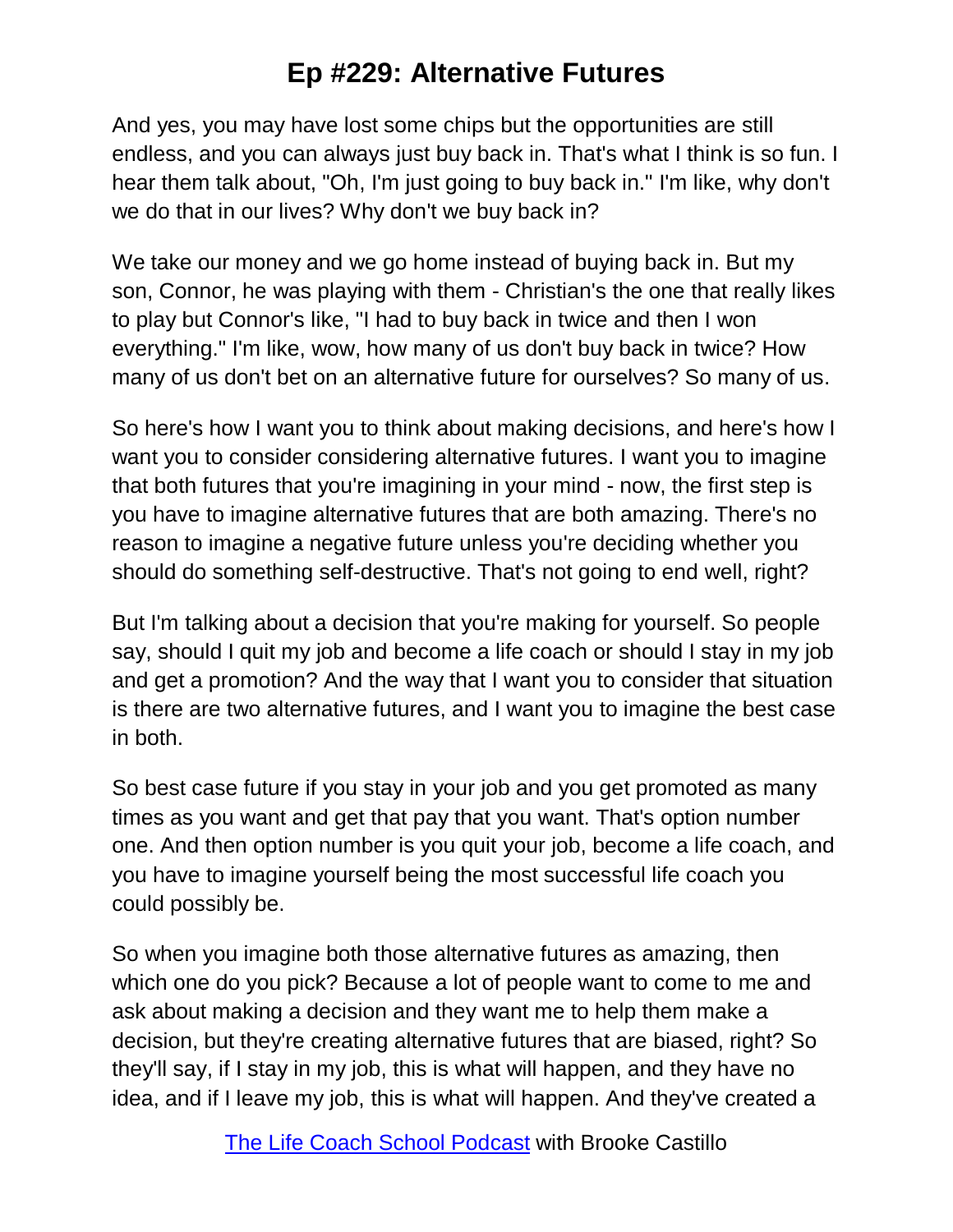story in their mind that's based on their own self-doubt or their lack of knowledge that they think will make them insecure or whatever.

But the way that I like to make decision is first of all, there is no wrong decision, so either way, I win. Now, if I win in both decisions, which one do I want? Or like, choosing between two men to marry, right? If I marry either one I'm going to have an amazing, wonderful, awesome marriage. No matter what because that's on me. I get to decide that. Now, knowing that, which one do I want to marry?

And people will say, "Well, the only reason to make a decision is to avoid pain." Like, they'll say if I love my husband and I can imagine a great future with him, why would I leave? It's like, well, I want you to imagine the best possible future you could have with your husband and then I want you to imagine the best possible future you could have on your own, and once they're both amazing and you believe them, then decide.

Where we get into trouble is we make a decision because we think that an alternative future will make us happier. But we're the only ones that make ourselves happy, so we have to create the future and know that we're the ones that create that solution for ourselves ahead of time. And then we can go about creating it. And if we have our own backs and we don't ever beat ourselves up over decisions or we don't ever say that was the wrong decision, then we never have to experience a wrong decision again, ever.

Isn't that crazy? Like, if we stopped judging things as right or wrong, and we start always saying, "Of course this is the journey I'm supposed to be on. How do I know that? Because this is a journey I chose and this is the journey I'm on and I'm going to make it the best journey I possibly can," then you will end up with the future that you want.

And here's the other thing. If tomorrow is always better than today because tomorrow's always in your mind and you can always make it better than today, then no matter what decision you make, you can always keep making it. You can always keep creating it in your life. You can always